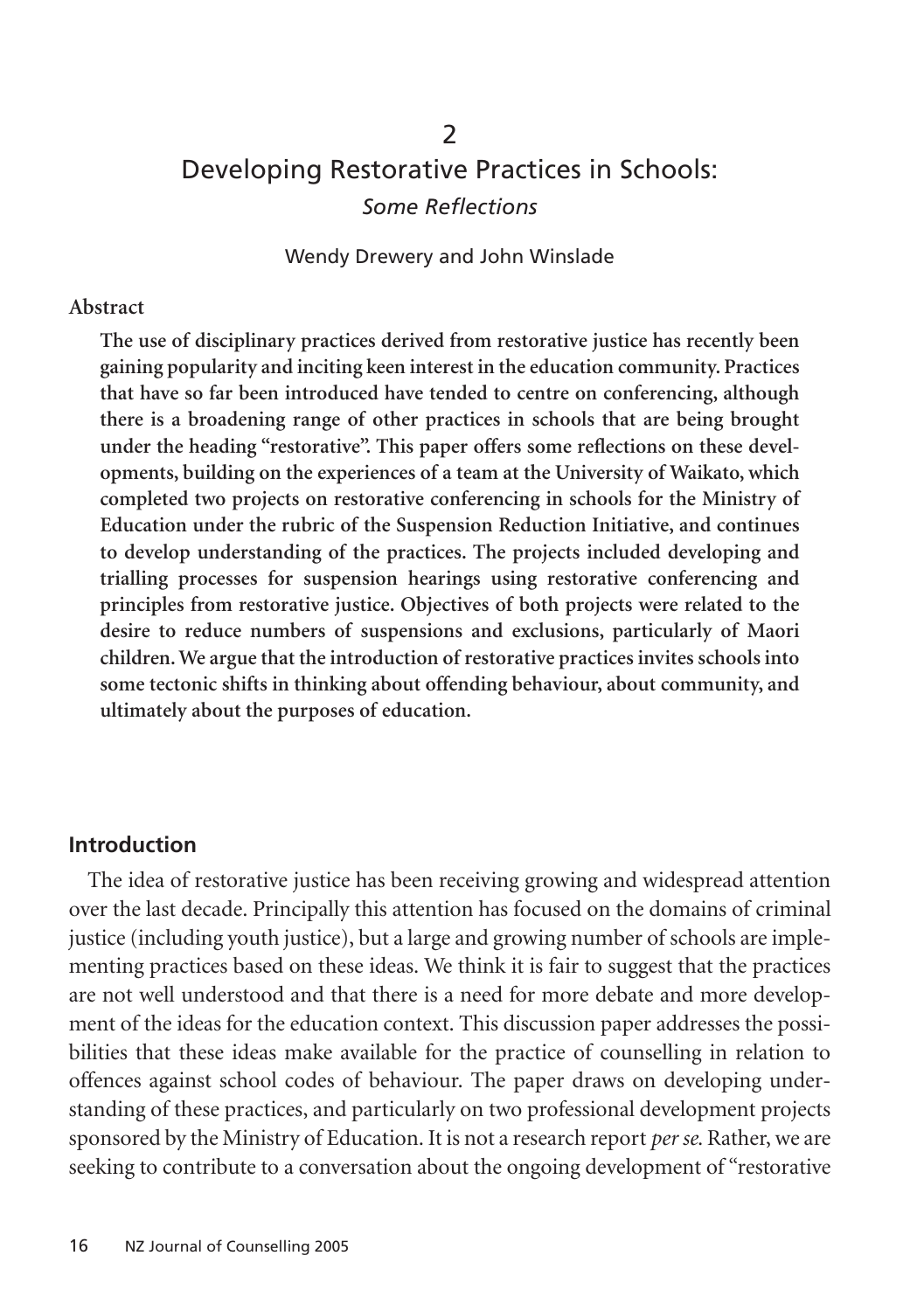practices" in schools and to draw from experiences in these projects in order to do so. Along the way, we shall discuss the roles that school counsellors might play in implementing these practices. But first we outline some background to the development of restorative practices in schools.

### **The rise of restorative conferencing**

Aotearoa New Zealand has a long tradition of restorative justice and related practices. Maori have engaged in hui-style meetings to resolve conflict for as long as many can recall (Hakiaha, 1997). More recently, through the Children, Young Persons and Their Families Act 1989, family group conferences have become part of the legal process available to the youth justice system in New Zealand (McElrea, 1996; Morris & Maxwell, 1998). In effect, hui-like processes were mandated into law in relation to both child welfare and youth justice. More recently again, there has been a huge growth of interest in the use of restorative justice, not only for youth but also in the adult courts (Morris & Maxwell, 2001). Rising interest in restorative justice has been fuelled at least in part by the exponential increase in numbers being imprisoned. This has coincided with a growing climate of concern for the victims of crime.

In New Zealand a four-year pilot is currently in progress, trialling the use of conferencing using restorative justice principles for referrals from the adult courts. In Australia and the United States of America, academics and local authorities have developed and trialled their own processes, sometimes called "victim-offender mediation" (Umbreit, 1988), "community group conferences" (Hyndman et al., 1996), "community reparative boards" (Karp & Walther, 2001), "family group decision-making" (Mirsky, 2003) or "family unity meetings" (Mirsky, 2003). It is claimed that there are currently 150 communities in the United States that are implementing family group conferences (Mirsky, 2003). Canada has a history of trials and implementation almost as long as ours, and also parallels New Zealand in drawing from indigenous "sentencing circles" (Stuart, 1997). In England and Wales, four pilot projects in 1994 have grown to 97 family group conferencing initiatives running (Mirsky, 2003). All four Scandinavian countries (Norway, Sweden, Finland and Denmark) also have substantial family group conference programmes (Mirsky, 2003). The idea is also spreading widely. Some twenty-five countries with similar projects underway or in planning were represented at the fourth international conference "on conferencing, circles and other restorative practices" in the Netherlands in 2003 (International Institute for Restorative Practices, 2003). The range of countries present included those as far spread as Hong Kong, South Africa, Japan, Argentina, Thailand, Papua New Guinea and the Czech Republic. Moreover, the movement has received international recognition at the level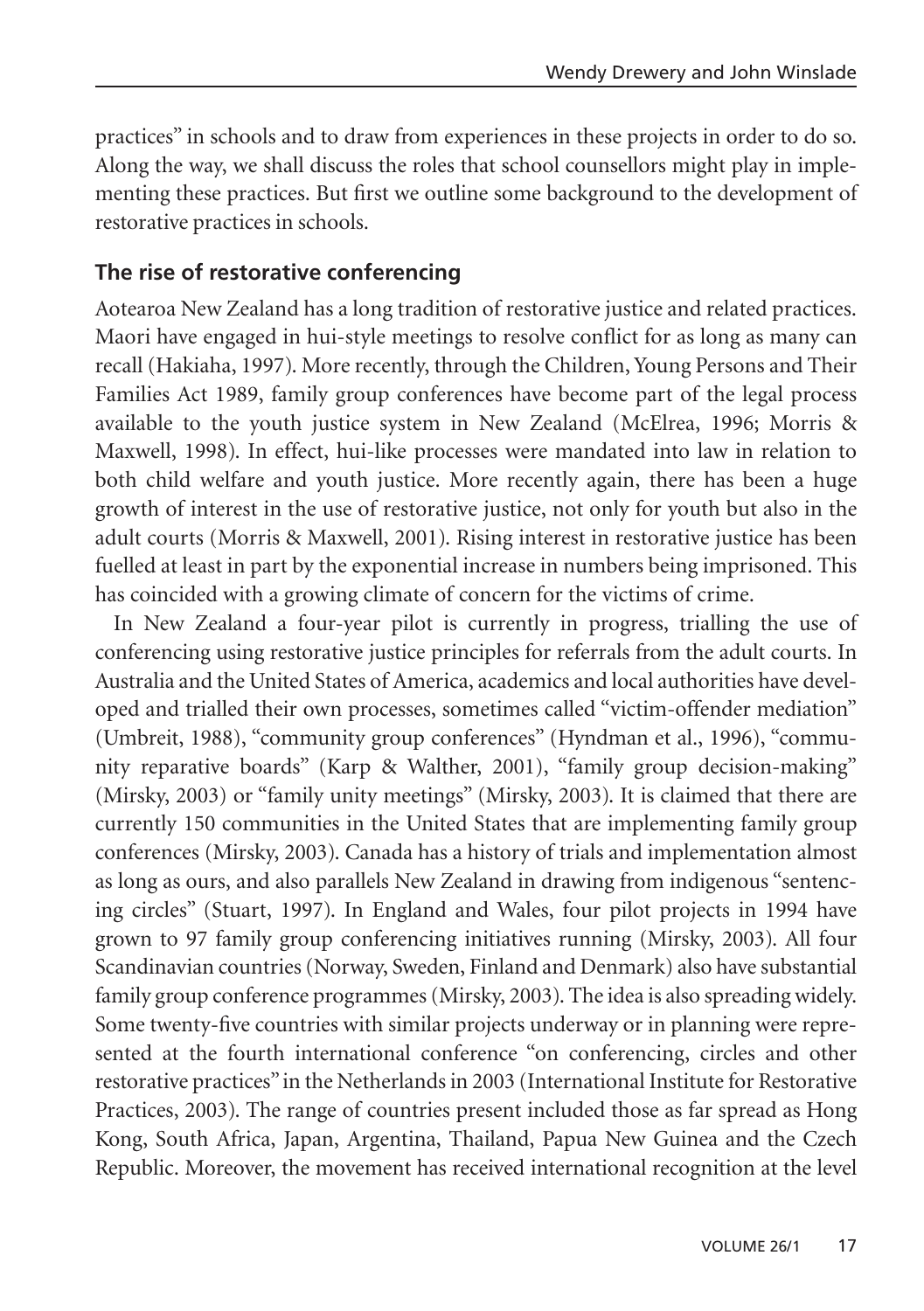of the United Nations through the drawing up of some international basic principles for restorative justice (UN Economic & Social Council, 2000). It is clear that restorative justice is an idea whose time has come.

Interest in restorative conferencing in schools has to some extent paralleled the trajectory of interest in restorative justice in New Zealand (for an account of this, see Hayden, 2001): a huge increase during the 1990s in numbers of suspensions and concern about the fate of young offenders, combined with high rates of truancy and concern about school discipline in general, are all part of the mix. The application of restorative justice principles to schools has also happened in other countries. Reports are available of restorative conferencing projects in schools in Australia (Hyndman et al., 1996; Thorsborne, 1999), Canada (Zammit & Lockhart, 2001), Northern Ireland (Mirsky, 2003) and the United States (Nash, 2004). To begin with, conferencing was introduced into New Zealand schools in the hope that it would lead to a reduction of suspensions, which have been increasing exponentially since the early 1990s (Ministry of Education, 2003). However, in spite of the fact that many schools are now employing such principles in their day-to-day disciplinary functioning, the full implications of introducing restorative justice-like processes into schools remain indeterminate. What we suspect, on the basis of initial evidence, is that they are likely to be far-reaching, challenging the relationships between the disciplinary and student support systems within the school. Since school counsellors have a mandated interest in the ways that a school guides its young people into constructive pathways in their relationships with others in a community, it follows that they might profitably engage with these principles and facilitate their implementation in schools.

## **Defining restorative justice**

The restorative model of justice views crime as an interpersonal conflict between the victim and the offender that needs to be addressed (Zehr, 1990). Restorative justice is sometimes contrasted with retributive justice, in which a crime is assessed and the offender punished in proportion to the nature of the crime. However, it may still be the case that punishment or a related consequence is one of the outcomes of a restorative process: the point is that punishment is not the main objective. The young person is not so much supposed to learn a lesson by deduction from the punishment itself as by experiencing fully the wider implications of the offence and the damage done to relationships. At the same time, the young person experiences community support to address the damage done.

Where retributive justice defines crime as a violation against the state, restorative justice defines crime as a conflict between individuals in which their relationship is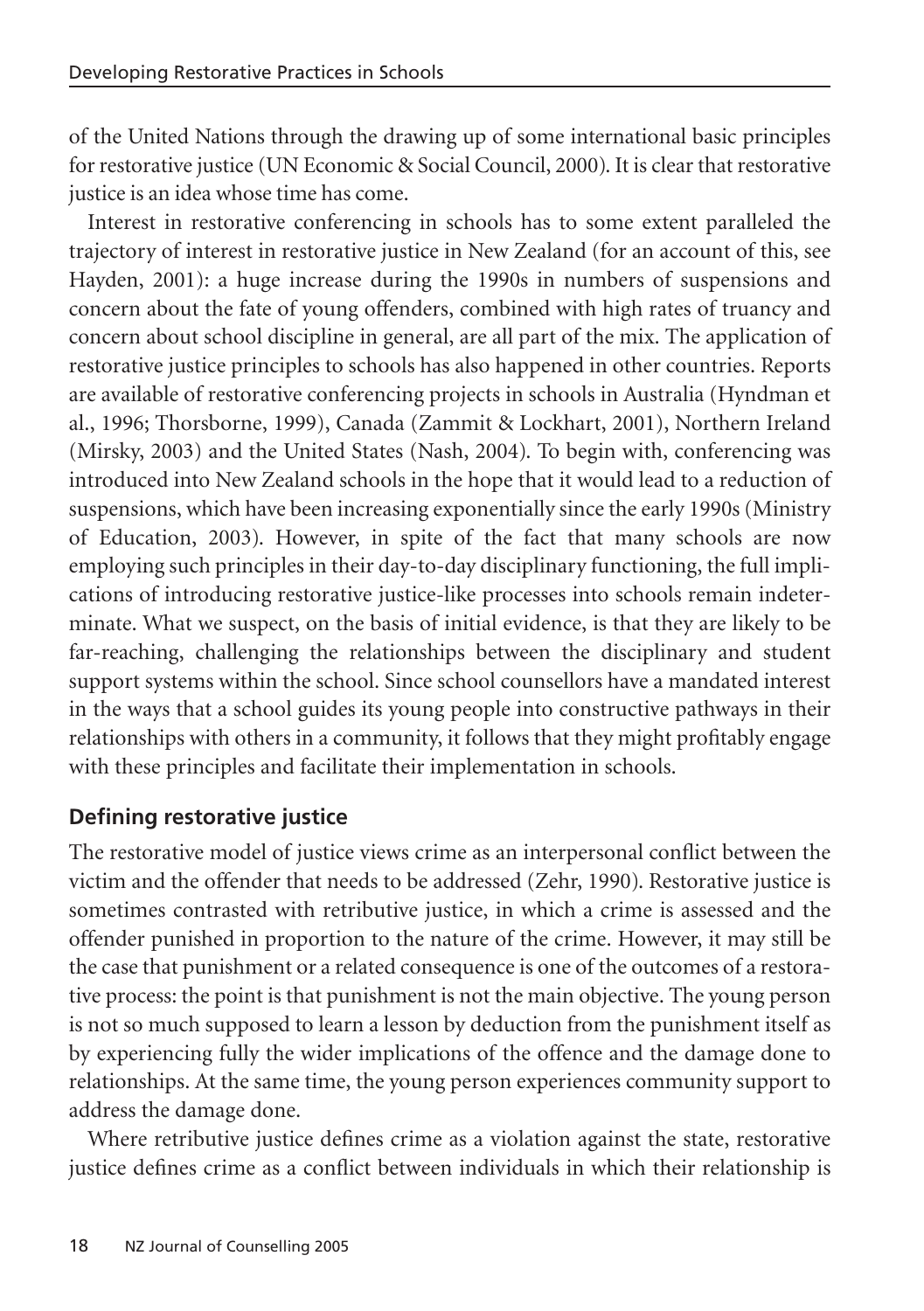placed at centre stage. The justice that is created is produced by focusing on and redressing the harmful effects of the actions of the offender on the victim. Accountability is no longer determined by an application of the law. The offender is required to meet the victim of his or her crime, to hear the full extent of the impact of the offending, and accept responsibility for his or her actions. Victims are provided with an active role in assisting the offender to understand the effects of the crime on them. The parties themselves (rather than a "third" or non-affected party such as a judge or school principal) determine what should happen to make amends. This represents a radical change to the way in which "justice" is delivered in criminal cases. It is also a process that can transform disciplinary processes in schools.

Proponents of restorative justice argue that the response to crime must begin where the problem begins, within relationships. From this perspective, crimes or misdemeanours are not first an offence against the state or the school; they are offences against people. It would be possible to suggest that the initial rupture is in the integrity of the person who exhibits such behaviours. Here, one role that a counsellor might play is in the kind of conversation that invites a person to consider options for the restoration of personal integrity. This might happen alongside or subsequent to a process that addresses the restoration of community relations. Even if there has been no previous contact among those present, a crime constitutes a community of affected people, and hence, creates relationships, but they may not be the kind of relationships that are preferred by either perpetrators or victims. The central goal of restorative justice is therefore the healing of the relationships damaged by the offence.

#### **Restorative justice in schools**

The notion of restoration in this context derives from the more general interest in restorative justice and the use of conferencing in restorative justice. These links with justice, and the use of what has come to be called restorative conferencing in relation to suspensions, suggest that what we are doing here is centrally concerned with the school disciplinary system. However, rather than locating restoration solely in law, discipline and justice, we are keen to see such practices as inviting the development of links between a school's disciplinary practices and the pastoral care and student support functions in the school. It has indeed been the convention in most conceptions of "guidance" in New Zealand schools for pastoral care and student support functions to be kept very separate from disciplinary functions. This was understandable during the process of developing the role identity of counsellors in schools, when the profession had to work to establish a position from which to practise that was free from the constraints of the "remedial-adjustive" orientation (Hermansson, 1990,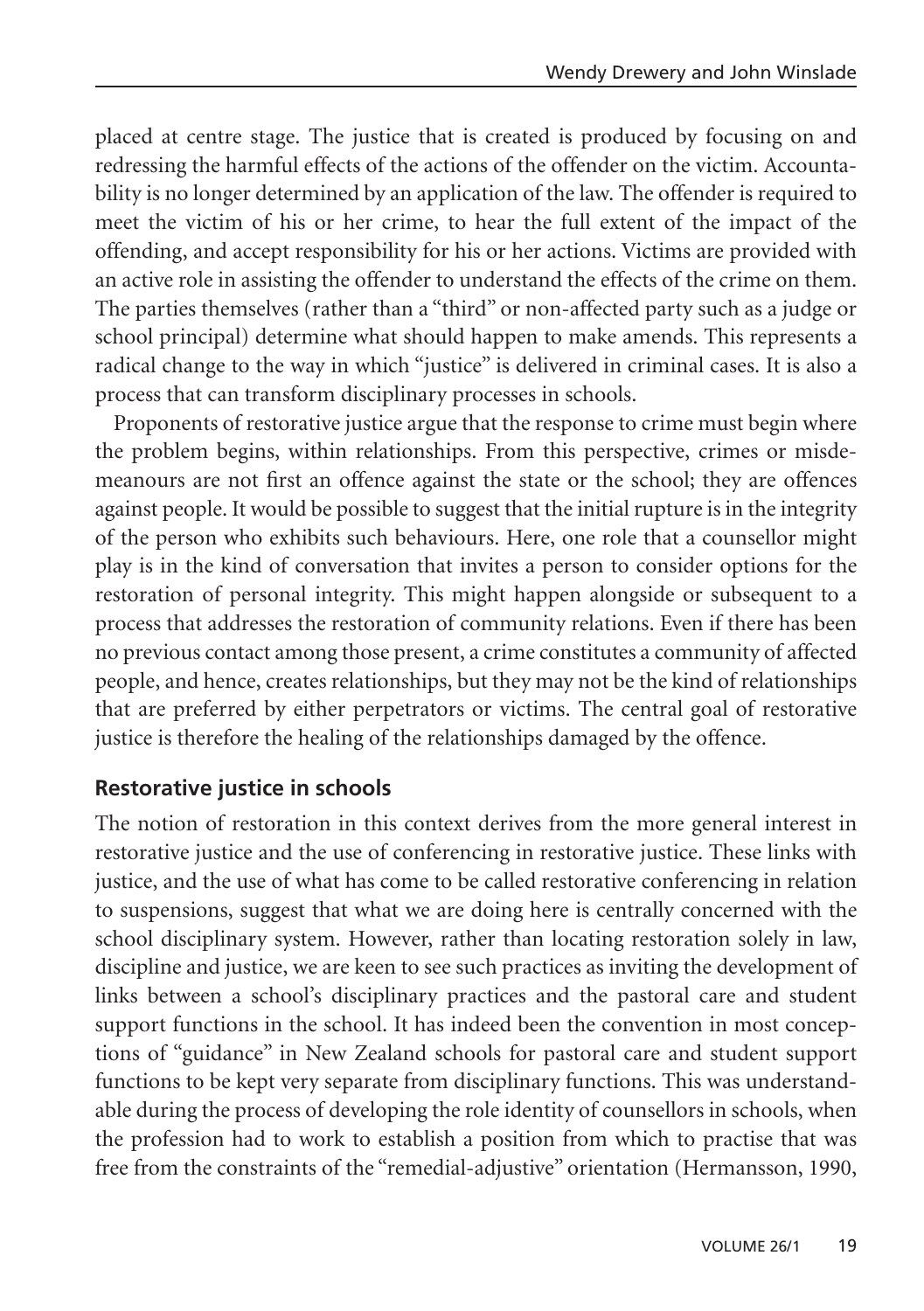p. 163) that was sometimes expected of school counsellors. Counselling needed to be distinguished from disciplinary guidance. Restorative practices, however, do not require school counsellors to provide direct disciplinary influence on young people. Rather, they enable counsellors to facilitate conversations and relationships in which changes in behaviour may be negotiated in a forum that is more democratic than authoritarian, more inclusive than divisive, and more demanding of response than blaming. Therefore restorative practices can be said to provide school counsellors with a way to make a contribution to the school community in relation to disciplinary issues that does not compromise their student support functions.

The notion of restorative justice also challenges, to some extent, the adversarial mode of most legal processes (Zehr, 1990, 2002). In such processes, the accused offender is objectified and totalised as a wrongdoer and expected to defend himself (usually it is a male) against such an accusation. In schools, the discipline system proceeds on the basis of similar assumptions. A restorative process, by contrast, begins from a position of respect for those affected, including the so-called victim, the young person identified as the offender, and their communities of care. The objective of the restorative justice process is to offer an opportunity for the young person to make amends on a variety of levels – to those affected, to the community, to self – and in the process to restore the possibility of healthy relationships. This is essential in schools, where in many cases relationships among those involved will be ongoing. It is even thought possible to transform relationships through the conferencing process. Potent elements include dialogue, the skilled facilitation of the emergence of different perspectives and the consequent creation of new meanings (Toews & Zehr, 2003).

Restoration is mostly about restoring connection through increased understanding – it is not necessarily about keeping kids in school or out of prison. While there are some suggestions in the literature that the process developed by the University of Waikato, together with other similar processes now operating around the country, may in fact achieve these outcomes, we do not support this project solely because we want to stop young people from being suspended or excluded from schools. A school is a complex community that offers interesting possibilities for community – and nation-building. Of course, because it brings together (compulsorily) people from so many different cultural backgrounds and because it is a community focused on young people, with their families somewhat in the background, the school is a community that has very special characteristics as well. A school is perhaps more like a village based on an inter-tribal grouping, rather than a family. Yet each school has responsibilities for the nurture and development of its students that reflect parental responsibility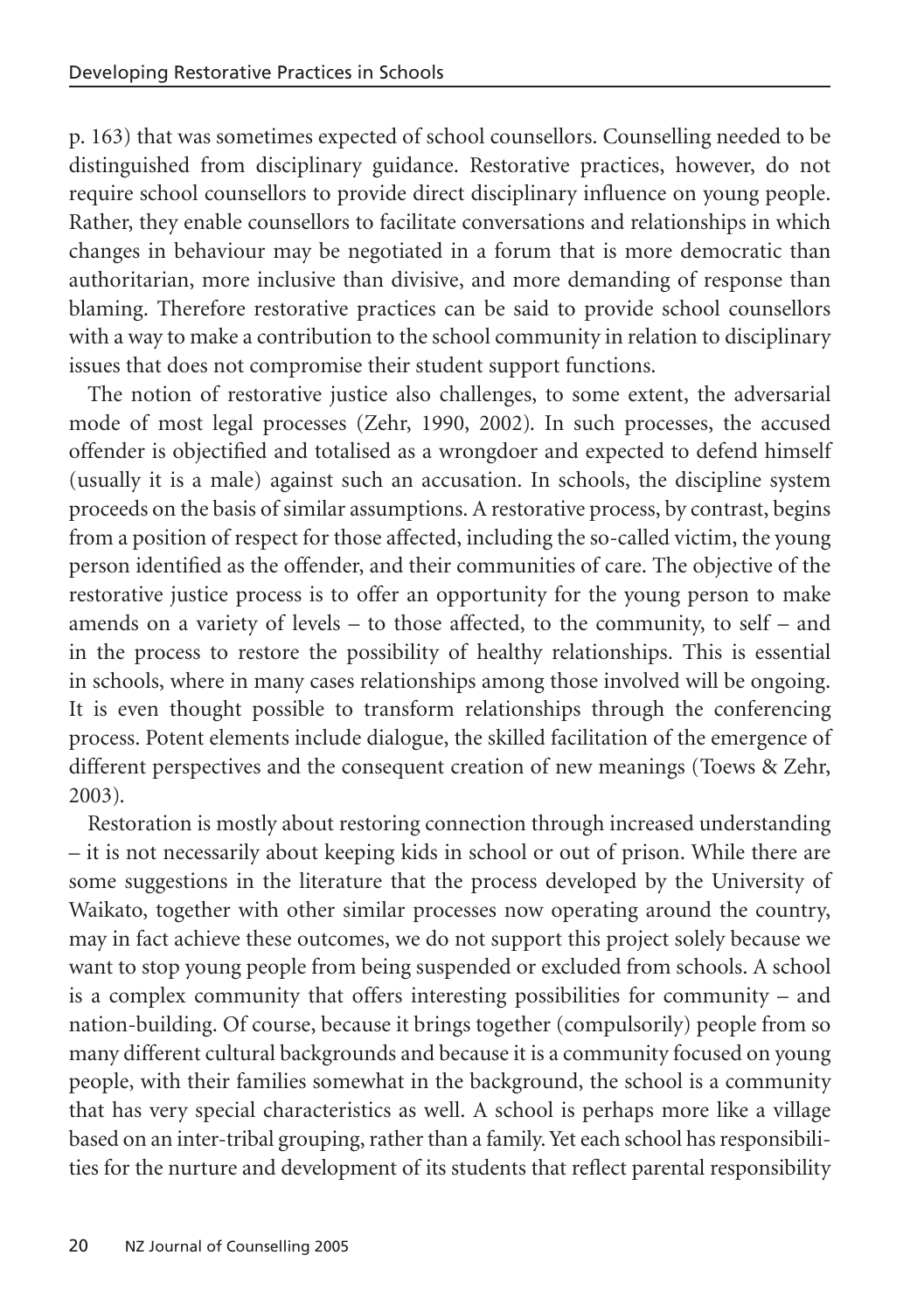in part. Every school also has its own particular characteristics based on its population and geographical location. This is one reason why we do not think it is possible or desirable to prescribe an inflexible model for introducing and doing restorative conferencing in any particular school. On the other hand, we do support the development of a systematic regional approach for a combined service to support schools to implement restorative practices.

### **A brief account of our projects**

During 1999–2000 a team from the University of Waikato worked on a pilot project, funded by the Ministry of Education, to develop a process for using restorative justice principles for conferencing in schools around the Waikato (Gerritsen, 2001; Winslade et al., 2000). The aim was to provide schools with options other than suspension or exclusion. The trial project became part of the subsequent Suspension Reduction Initiative (SRI), a nationwide initiative from the New Zealand government, through the Ministry of Education, which aims to reduce the numbers of students (and especially Maori students) being suspended from mainstream secondary schools.

The intention of our first project was to try to keep students in schools, rather than suspending them. We named this project (and that process) Te Hui Whakatika (see Macfarlane, 2000). The numbers of students being suspended from secondary (and primary) schools had been rising exponentially throughout the country. Maori students, especially Maori boys, were over-represented in numbers suspended. In the Waikato region in 1998, young people suspended were close to 60% Maori and 80% male (Ministry of Education figures). Our project was in some ways an outgrowth of the work of Judges M. Brown, McElrea and Carruthers, who had written and spoken publicly about their concern about the numbers of young people coming before the courts (Brown, 1993; McElrea, 1996). Judge McElrea (1996) had also advocated the family group conference process as especially relevant for responding to major disciplinary challenges in school contexts. The Waikato project picked up on their ideas about the probable value of using restorative justice principles for young people in trouble in schools. The project drew upon a Queensland initiative that had been applying these principles in school contexts (Hyndman et al., 1996; Thorsborne, 1999). We melded those ideas with some ideas from Maori hui-making, and also with ideas about narrative therapy (Jenkins, 1990; White & Epston, 1990; Winslade & Monk, 1999) and respectful ways of speaking taught in the University of Waikato Counselling Programme, in which some of the project team were teachers. In this first project, we worked with five schools with very different characteristics, who implemented the ideas in very different ways. The project was evaluated by a team from the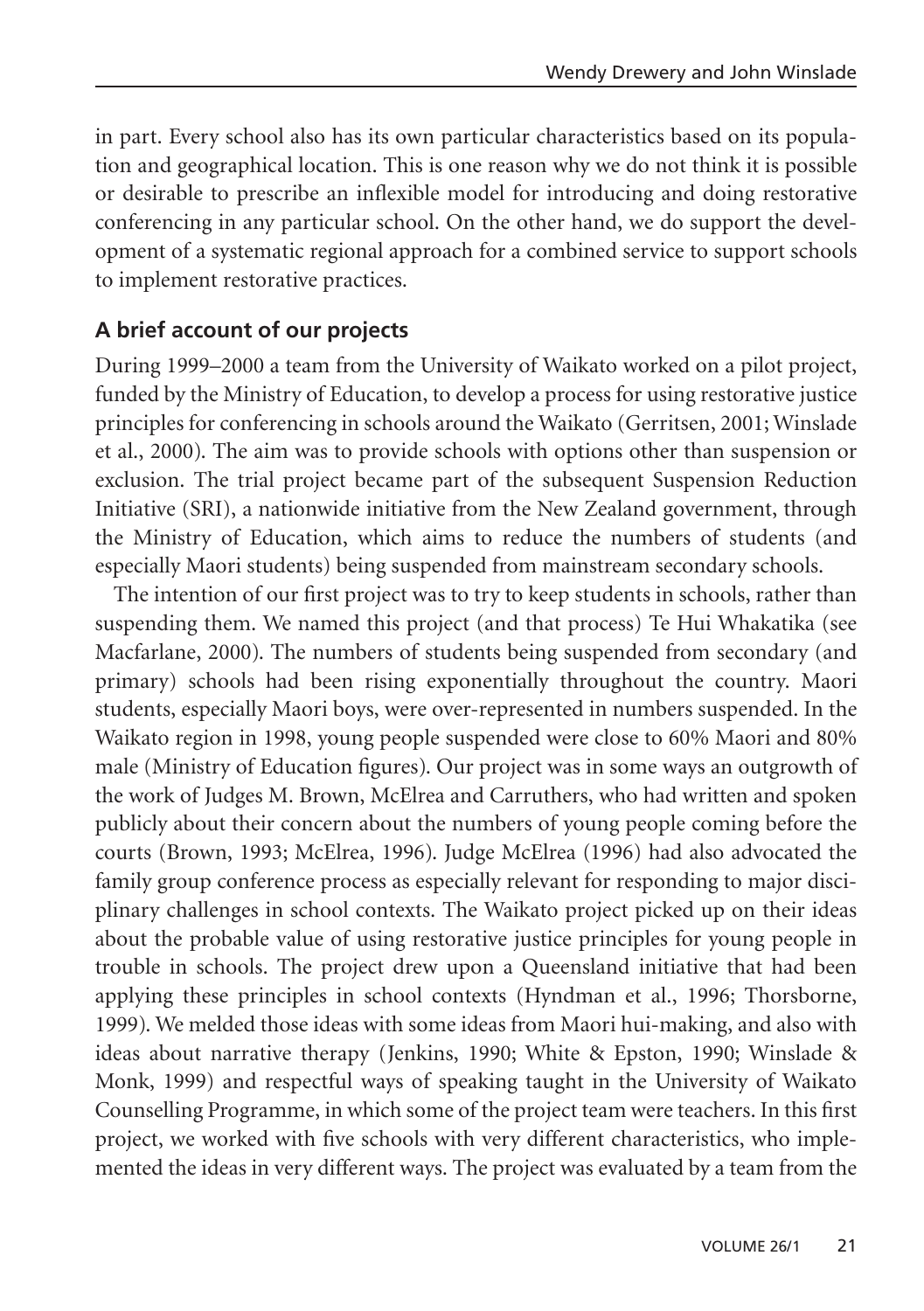University of Auckland, who found that there was substantial satisfaction among participants with the process (Adair & Dixon, 2000). Recommendations in their report included the appointment of designated persons to facilitate conferences, and the need to describe clearly and make resources available to follow up on the proposed outcomes or restoration plan.

In our second project, we worked with key people from 29 schools designated under the SRI in Northland and Auckland. The Waikato team undertook a 15-week project that ultimately would span three semesters, from August 2001 until April 2002. There were three phases to the second project. In Phase One, we went around the schools and talked with designated key persons about what they believed were the reasons for the escalating numbers of suspensions, and secondly, what they thought could be done about the problem (if they saw it as such). In Phase Two, we developed a website for the schools in the project, aimed at developing a network of schools wanting to use restorative practices, and at sharing resources. Phase Three was a series of two-day training workshops attended by key people from each school, including a number of school counsellors, in which we discussed the implications for community relationships of some language practices in schools and demonstrated the conferencing process developed in our first project.

In Phase One we found a wide range of initiatives already in place to try and prevent the escalation of suspensions. Many practitioners were disillusioned with the current school-community relationships, particularly with Maori communities. In terms of developing restorative practices for schools, the most important outcome of this project was our realisation that the process of the formal conference could be used in a variety of purposeful conversations about disciplinary challenges, without the formality of the conference. We taught participants a simple outline of a conversation process that works for "deans' conversations", classroom conferencing and formal conferencing. The website was not well supported by participant schools and was subsequently abandoned. The conversation process, however, remains in use by many practitioners. School counsellors already have many of the key skills necessary to make this process work.

## **Features of a restorative conference**

There are different versions of the process of restorative conferencing. The process we used in these two projects shared some things in common with other approaches and also differed in some ways. It is impossible to claim any aspect as "ours", and practitioners embrace good ideas wherever they find them so there are some real hybrids around. Nevertheless, our process both shares features with other models and also has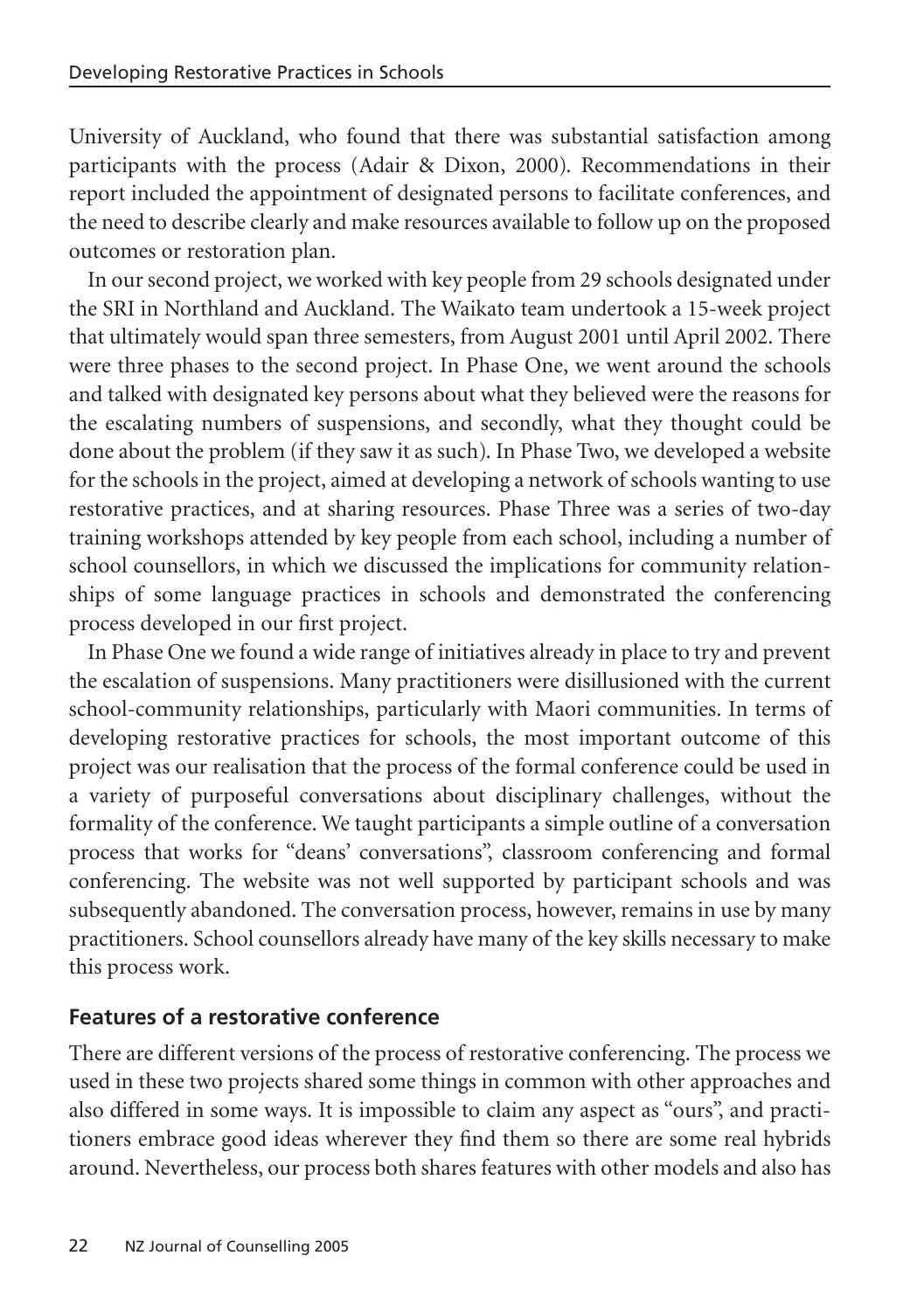its own distinctive features (see Restorative Practices Development Team, 20041). It includes the community of concern in the conversation around a problem, and charges it with addressing the harm done by the offence. Those invited might include the young person, any victims, family members, teachers, peers, school counsellors and community members with an interest in the young person (e.g. kaumatua (elders), youth workers, sports coaches). The number of people involved would normally be fewer for the smaller "deans' conversations" than for full restorative conferences (in accordance with the seriousness of the offence), but the principle of including more voices remains. This principle challenges the usual assumption that a school disciplinary offence is a matter between the individual student and the school authorities, and suggests that it is a matter that affects a network of relationships and should be addressed within those relationships. The venue for a hui is chosen to facilitate the involvement of the community in the process. This might mean holding the hui in the school marae or a local marae, or, say, in a kohanga reo centre or local community centre. The hui is conducted in observance of protocols that are culturally relevant to the young person and his whanau (extended family), such as using powhiri processes and karakia for Maori young people, and observing the principle of tuakana teina (the "older brother-younger brother relationship", referring to the idea that older relatives have a responsibility to help and to some extent teach younger ones).

Within the hui there is a deliberate effort to avoid the usual approach of isolating the individual with the problem, and a corresponding effort to invite all involved to participate in the taking up of responsibility for designing a path forward. Where there is an identifiable victim (with something like "continual disobedience" this is sometimes difficult to define) the voice of the victim is given prominence in the process through their being asked to participate in: (a) the naming of the problem; (b) the accounting of the effects of the problem; and (c) the determination of what would be needed to set things to rights. Victims are also invited (where appropriate) to bring along support persons or family members.

Michael White's (1989) aphorism "The problem is the problem, the person is not the problem" is invoked early in the hui and a consistent effort is maintained to avoid totalising descriptions of the young person, or for that matter of the victim or anyone else. Totalising descriptions are descriptions of persons that purport to characterise something of the essence of a person and that serve to organise everyone's understanding of that person's identity, especially when such identity descriptions are

<sup>1</sup> This booklet, *Restorative Practices for Schools: A Resource*, is available at a cost of \$20 (incl p&p) from the first author.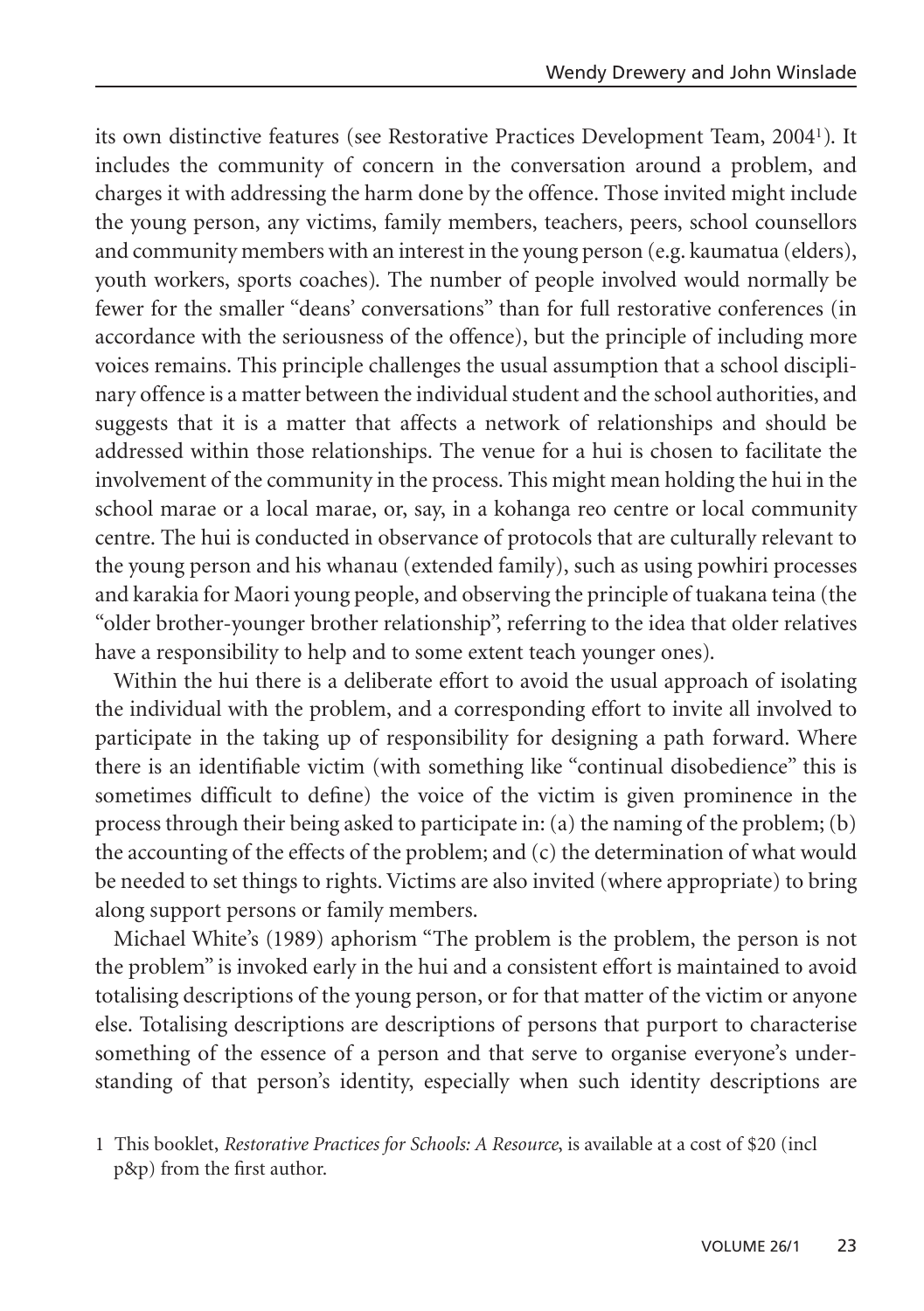accorded institutional legitimacy. Legal descriptions like "criminal", mental health descriptions like "ADHD", and school identities like "truant" or "behaviour problem" are examples of totalising identity descriptions.

After the process of powhiri and welcome, during which all of the participants are asked to express their hopes for the hui, everyone contributes their perspective on the nature of the problem under discussion. Each person's name for the problem is accepted and written in the middle of a circle diagram for all to see. All of these descriptions are accepted collectively as "the problem". Each of these names for the problem is expressed in written form in "externalising language" (for explanations of this practice, see White, 1989; White & Epston, 1990; Winslade & Monk, 1999). Externalising language avoids naming a person as a problem, or a naming that suggests the origins of a problem as springing from the nature of a person. Participants are then invited (the victim first and then others, including the young person himself, or herself) to state the effects of the problem on them personally. On the written diagram, these effects are represented around the outside of the circle that contains the names of the problem.

When the effects of the problem have been thoroughly explored in the context of community relationships, the facilitator says something like, "Since no one story ever captures everything about a person, what does everyone here know about [the young person] that we would be blind to if we only paid attention to the problem story?" A list of contradictory information about the young person is then assembled on a second diagram after contributions from around the room.

The young person is asked to make a choice between the two stories represented on these diagrams. Which one would he or she prefer to be the one that went forward from this meeting? Some skilled work then occurs where the facilitator enables the young person and his or her family to build a sense of going forward, after achieving closure of the rupture caused by the offence through some agreed act or process. This may be for the offender alone, but more usually in our experience many people who are part of the conference may also want to contribute to the restorative work that follows the conference. The meeting then moves into forming a plan for what needs to happen to: (a) address the harm done by the offence; (b) ameliorate the effects of the problem, and (c) enable the preferred story to go forward. Designating someone who will follow up is essential, and this may often be an ideal role for the counsellor.

In many of the schools where this process has been implemented it has frequently been the school counsellor who has been in the role of facilitator. The process is not, strictly speaking, counselling, but it can be thought of as therapeutic in its effects. It gives the counsellor a role to play in addressing disciplinary matters that does not create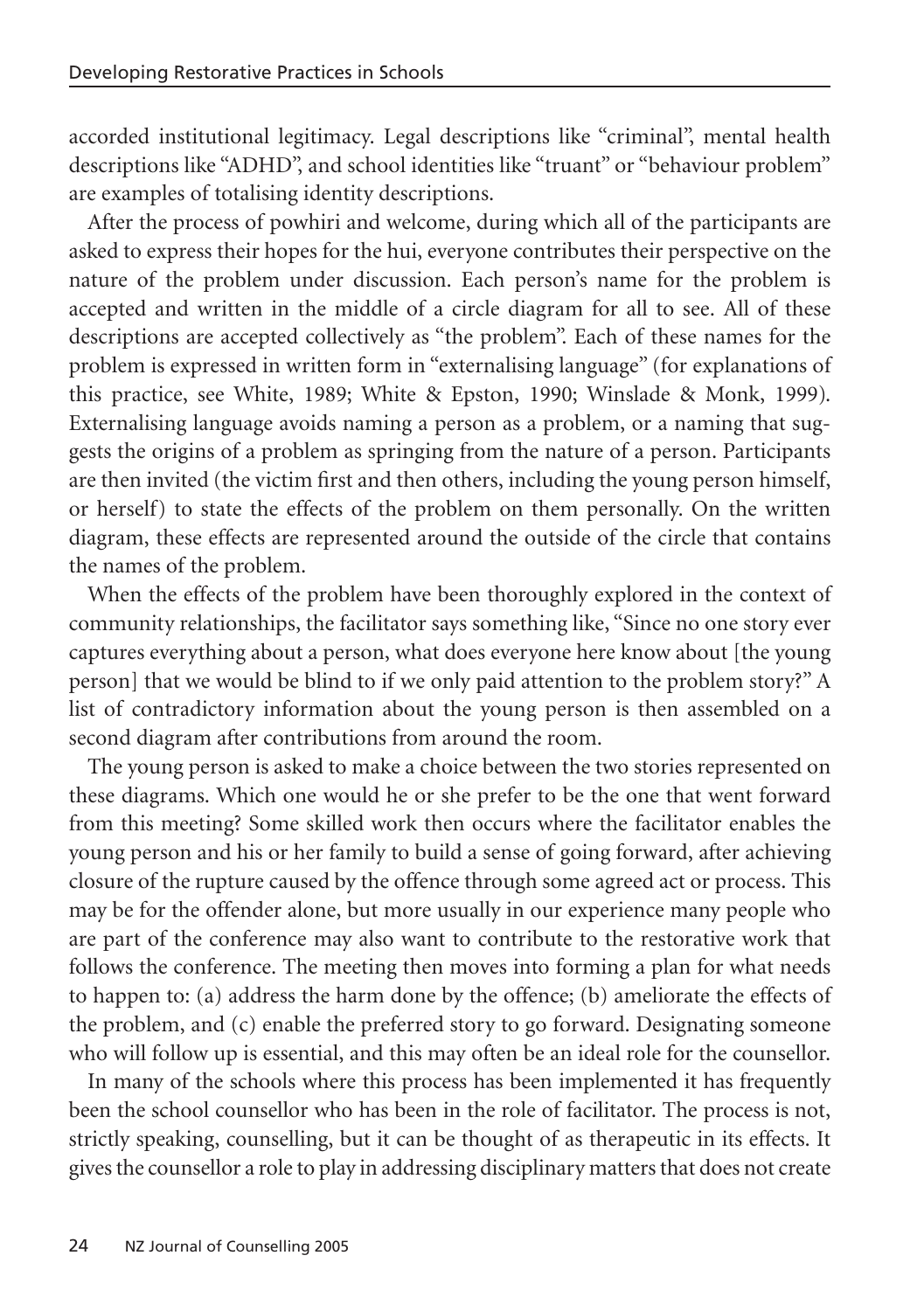the role conflict that dispensing punishments would do. In other cases, the counsellor has been in the role of support for the victim (and sometimes for the offender). Where such role conflicts occur it becomes important that the school has worked through who will take responsibility for training in and facilitating conferencing.

#### **Some observations on implementation**

We offer here some observations from these projects for those who may be thinking about taking up a restorative practices programme in their school. A primary consideration is that each school has its own character, its own community, its own particular mix of staff with their own particular strengths and weaknesses. This means that any "recipe" for introduction, or for the process itself, must be flexible enough for a particular school to adapt for its own particular circumstances. When facilitators understand the underlying philosophy of the process, they are better able to cope with such variability without compromising the process.

Inviting parents and others from the community into the school tends to have important and far-reaching effects. Several parents and caregivers who participated said they had never had such a meaningful conversation with the school, and while this may be read as an indictment on a school, it is also testimony to the fact that introducing these practices can help develop both home-school relationships and school community. It was notable that although teachers were sometimes reluctant to participate, those who did were very supportive of the process, and some had an eyeopening (and in some cases a career-changing) experience. This often related to their coming to understand the home circumstances and personal struggles and aspirations of the offender in ways they had not foreseen.

It is true that the time taken to organise, execute, and follow up from a formal conference is significant (at least ten hours). However, we have moved away from the idea that conferencing is central to these practices, and now would support the introduction of what we call "small conversations", not only in disciplinary interactions such as the dean's office, but within classrooms, between teachers and students. These conversations have a simple but particular shape which can be taught very quickly, and which, when used by teachers and other staff on the run, have proven enormously effective. Conferencing may come too late if it is implemented only when a suspension is imminent, particularly for continual disobedience.

Finally, embracing the principles of restorative conferencing bridges and creates a link between the student support and the disciplinary systems in a school (for example between the counsellor, the deans, parents and the Board of Trustees). However, in spite of what we thought were significant efforts to explain what we were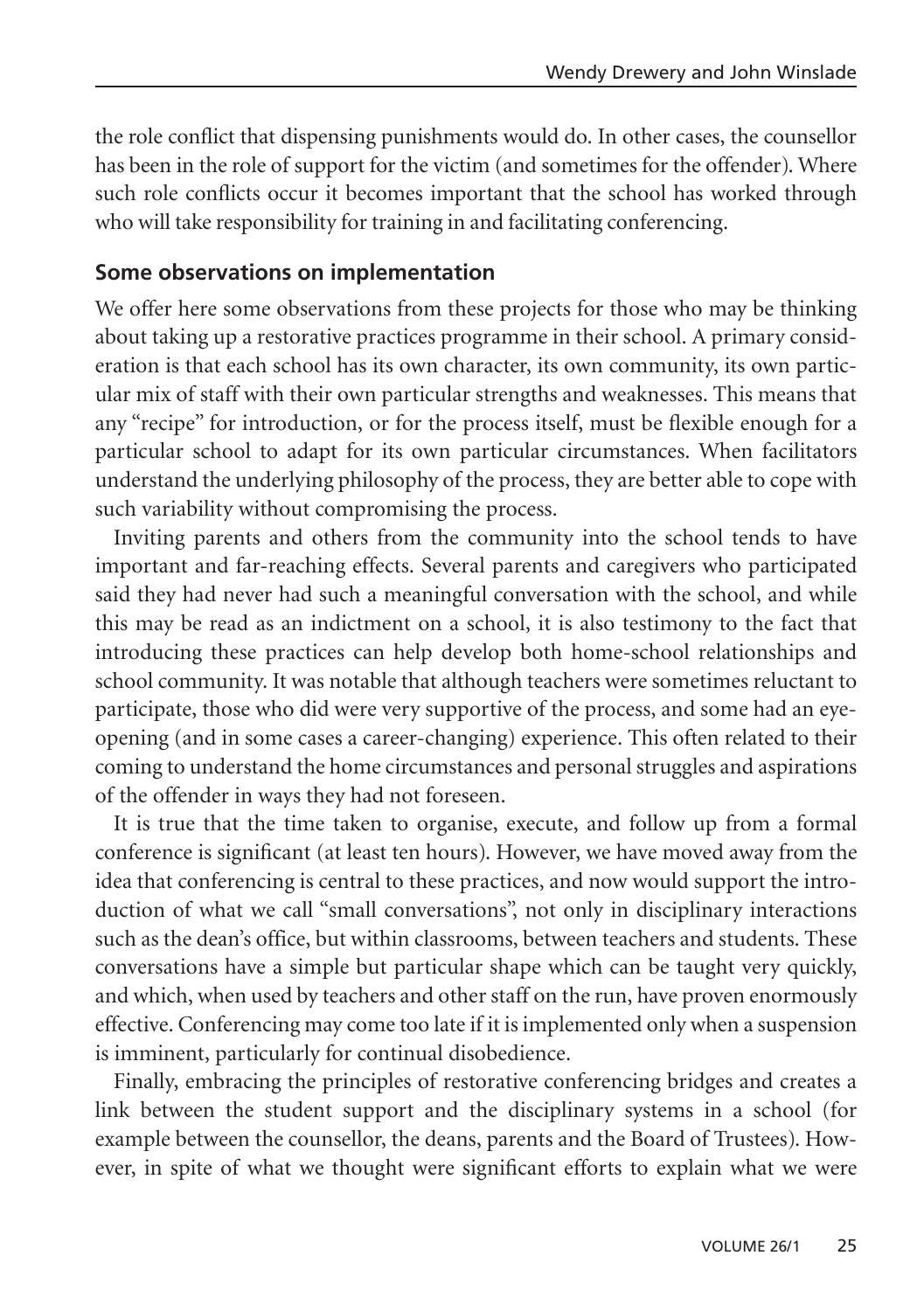trying to do, there sometimes remained substantial pockets of misunderstanding within the school administrative hierarchy. For example, some schools held Board of Trustees hearings after the conference, which appeared to take little cognisance of what had happened in the conference. Experiences such as this suggest that when a school decides to do conferencing there is an inevitable implication for the way the school is organised – indeed, for the entire culture of the school.

### **The current scene**

A precise assessment of the success or otherwise of the Suspension Reduction Initiative (SRI) is not possible, because in 1999 new definitions were coined, and "stand-down" is now the name given to temporary suspensions which result in the student returning to school. In fact, it was our understanding that many schools (particularly those in rural areas) were already working to reintegrate their "errant" students, and the original notion of the suspension, which included short, medium and longer term exclusions, hid this important point. According to a recent Ministry report, secondary schools participating in the Suspension Reduction Initiative have succeeded in reducing the suspension rate for Maori students from 76 per 1000 in the year 2000 to 48 per 1000 in 2002 (Ministry of Education, 2003). Although both standdowns and suspensions have reduced or remained steady in schools participating in the Suspension Reduction Initiative, male, Maori and 14-year-old students continue to be over-represented in stand-down and suspension statistics compared to the population in general. Over all schools, Maori males were stood down at a rate of 65 per 1000 and suspended at a rate of 21 per 1000 in 2002. The peak age for standdowns was 14 years (80 per 1000) (Ministry of Education, 2003).

In spite of the apparent success of our first Ministry-funded trial, and the huge interest there has been from schools, there has not been a systematic introduction of restorative conferencing into schools. There is a wide variety of restorative justice conferencing and other similar processes currently on offer, some packaged more attractively than others. Groups of education professionals, such as school counsellors, have registered a strong interest in the "restorative" aspects of the process, and it seems that their enthusiasm is not easily stemmed. Staff in senior management positions in schools tend to have varying attitudes to it. On the one hand there are so many ideas around that purport to cure the ills of education that it can be difficult to choose among them – or to believe all their claims. Some quickly decide that this is something they already do, before they have fully understood the differences between restorative practices and their current practice. On the other hand, because many of the ideas put up for trial require long term implementation and evaluation, the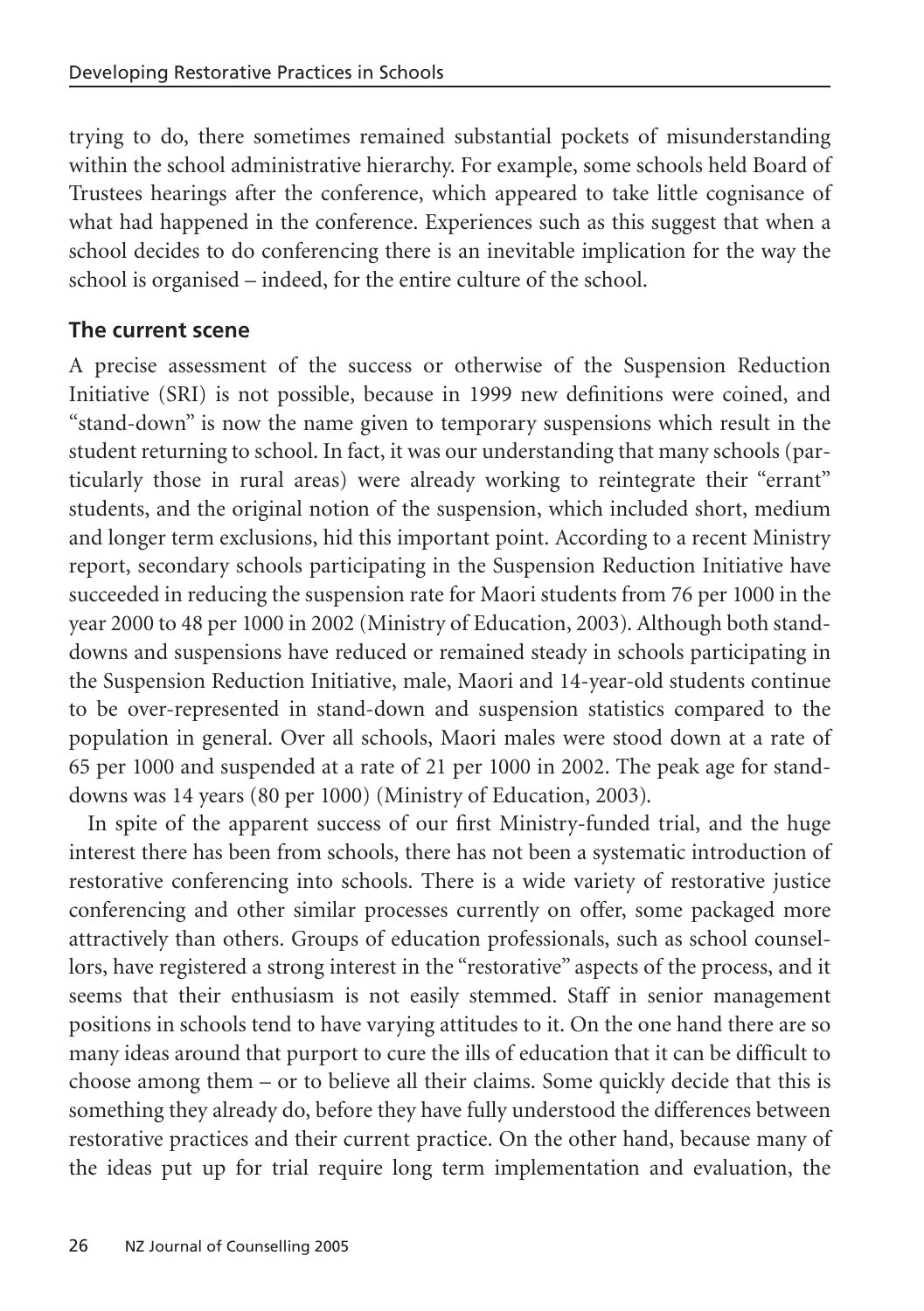research community is (understandably) often a long way behind in evaluating projects. Sometimes, too, the proponents of "solutions" are perceived to have a stake and therefore may be seen as biased – and so there develops a scepticism about the enthusiasm with which new ideas are presented. Calls for evidence-based practice are easy to make, and may even be desirable, but education is a very complex social science, and simplistic models of experimental scientific method will quite clearly not serve us well. Nevertheless, there is mounting evidence from research projects of varying degrees of rigour that some form of restorative conferencing does make a positive difference and that therefore the whole domain of restorative practices is worth pursuing. Such evidence comes from trial projects in different countries, including our own, where restorative conferencing used in youth justice and school contexts has been shown to significantly reduce repeat offending and school suspension (Mirsky, 2003).

#### **Broader implications for schools**

For more serious offences, criminal justice systems act to protect the majority of citizens by locking offenders up. In schools, the equivalent is to lock young persons out. By contrast, restorative justice shifts the focus of our thinking about offending. In order for it to work, more than just a grafting of a new technology onto existing systems is required. Some shifts in thinking need to take place. The primary shift required for restorative practices is a shift from thinking in terms of individual character deficits and the individual attribution of responsibility to an emphasis on relationships in the school community. If offences are seen as damaging to relationships rather than as personal challenges to the authorities of the school, then the path forward changes from satisfying the demands for retribution by authorities to restoring the damage done to relationships. In the process the position of the people primarily affected by an offence is altered. Their concerns and needs are given more prominence and their mana valued more highly. Young persons are required less to bow to authority than to take up responsibility to repair the hurts they have caused to those they have harmed. Meaningless punishments are favoured less than meaningful acts of restoration. Young persons are offered ways to address the harm they have created, rather than branded as deficient more or less permanently. At the same time the common binary distinction between "soft" therapeutic approaches to offending and "tough" retributive punishing approaches is rendered irrelevant. Restorative justice is neither of these. Rather it focuses on a definition of accountability that is situated in the relational context of the offence (rather than to rules or authorities) and seeks to address harm done in ways that will make an ongoing difference.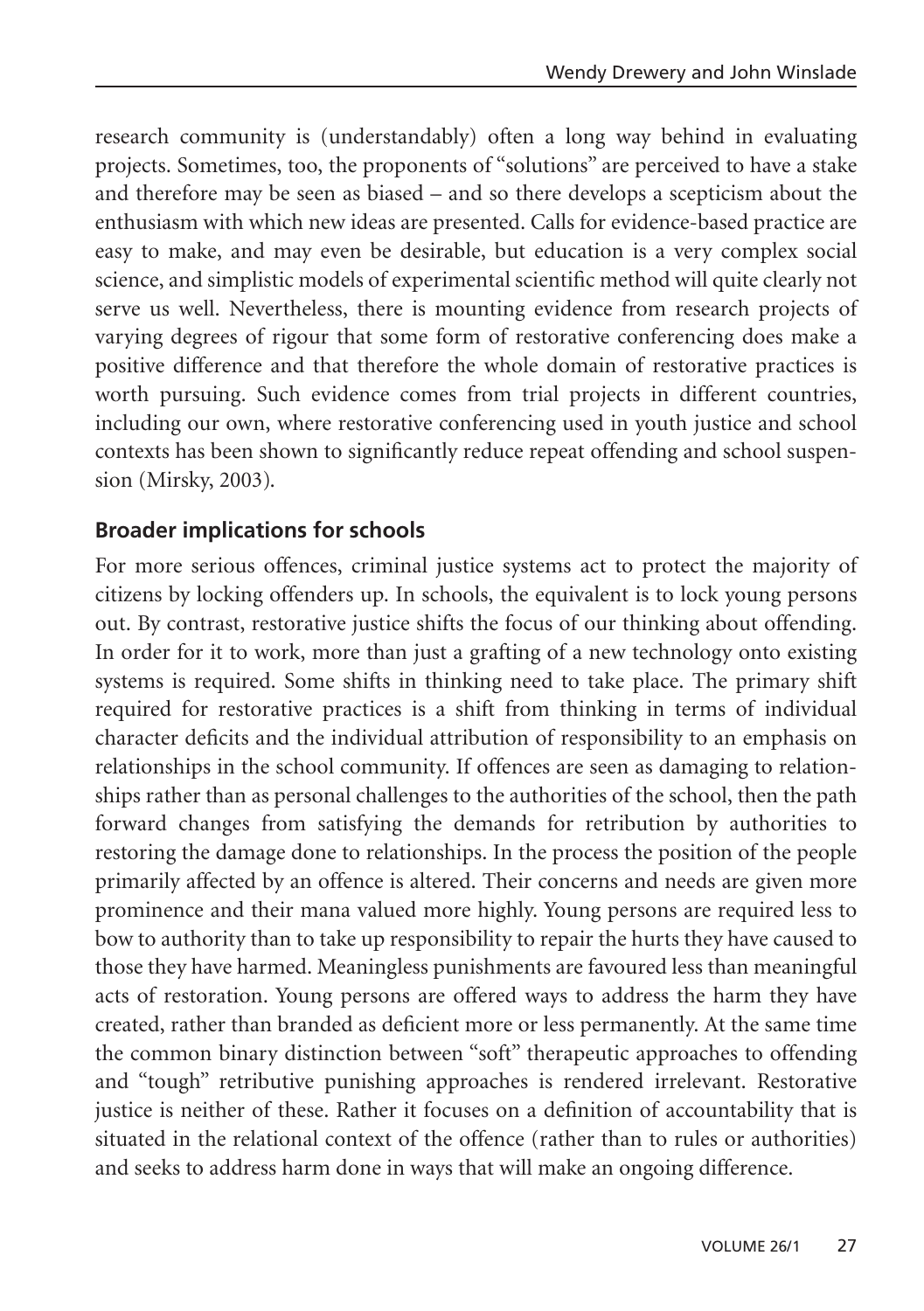The role of school counsellors ought to be implicated in any project to address the relational climate of a school. We therefore see restorative practices as fitting well within the function of counselling and guidance. Counsellors cannot on their own implement the kind of changes that would constitute an embracing of restorative practices by a whole school. But they can play a role in introducing and developing such a climate. And they are already more trained than most teachers in many of the facilitative skills necessary to conduct useful restorative conversations.

As our first project progressed, it became very clear to us that the practices of restorative conferencing called upon the entire school community to examine its relational practices. Astute kaumatua recognised this potential early on and supported the implementation of the process in their schools and communities. For example, one of our early conferences ended among other things with the realisation that the school was not offering "a safe environment". At the same time, the relationships of the school to its Maori community were opened up by the process of the conference. Teachers and deans ended up understanding more about the young man who was the initial catalyst for the conference, so that they also understood why he was constantly late, and why he often seemed to end up fighting. In other words, the original reason for the conference seemed to fade into a much broader canvas, and the principal and other senior managers, some of whom attended the conference, were astounded at what they learned about their school. With much goodwill, they then set out to change what they had seen and did not like. (Of course, this was not so simple!) Repeated experiences like these led the team to suggest, as we have seen, that the processes offered here are not simply about conferencing – they are about *restorative practices throughout the school –* a more inclusive concept altogether. They open up a vision of a school community placing a much greater focus on the quality of its relationships rather than on locating all problem situations in the character of individuals. Counsellors are frequently alert to such totalising practices when they are performed by teachers or administrators. But they also need to be alert to the versions of totalising that exist in counselling and psychological discourse.

## **Respecting difference**

The University of Waikato Restorative Practices Development Team is but one of many that are working for similar objectives. There are many different processes currently being used that purport to be doing restorative justice. Different approaches to restorative justice emphasise different objectives, for example victim restoration, "integrative shaming" of offenders, or community empowerment (White, 2003). The process we developed recognises the increasing complexity of the diverse composition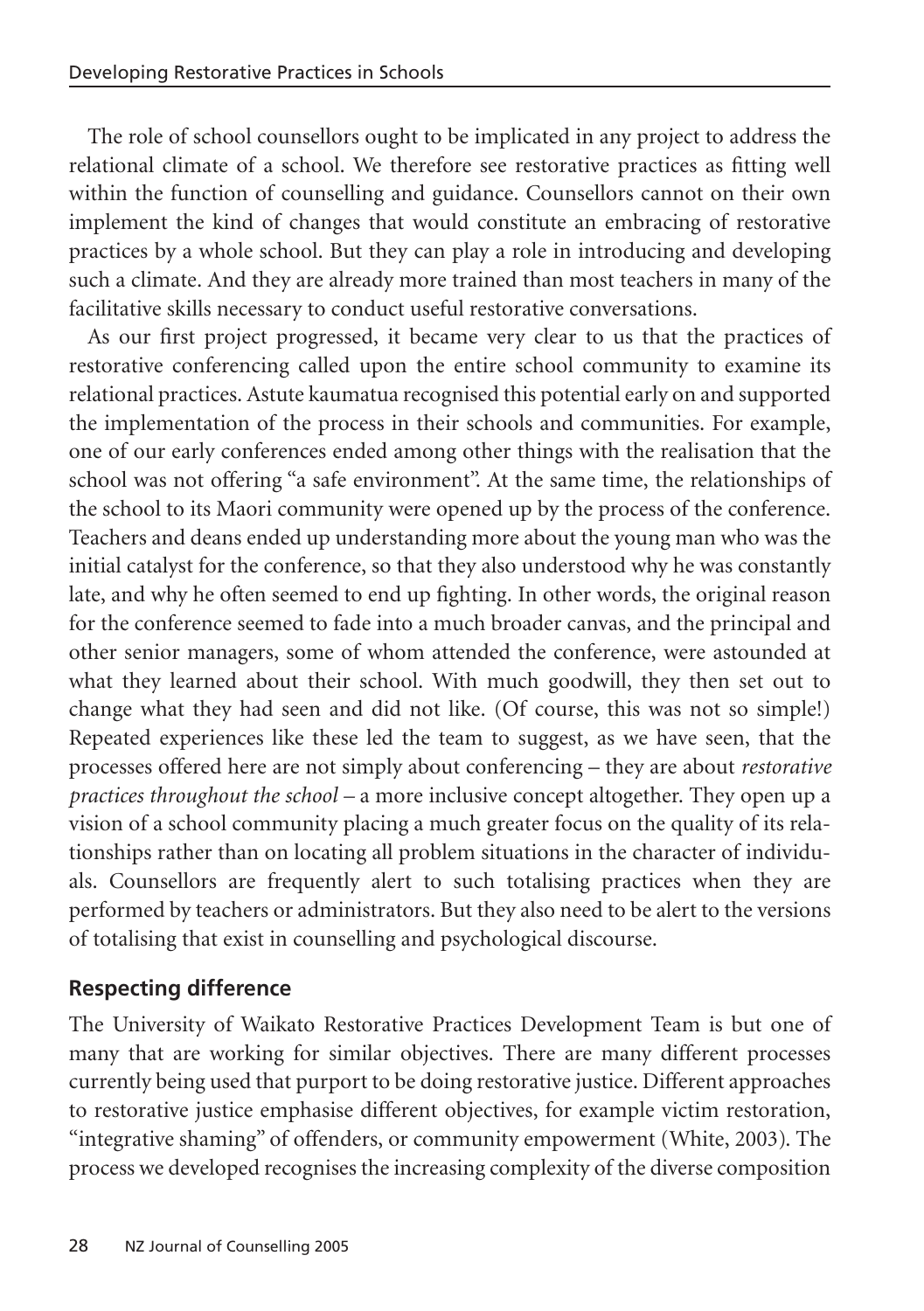of most school communities. It also recognises that in many ways schools are already communities of care. Our broader objectives were to offer a process for building and maintaining a peaceful, diverse and caring community, where it is possible for people who are very different from one another to live together harmoniously; and to offer an opportunity for an offender to make amends in ways that do not objectify or oppress any of the parties. These objectives are founded on the belief that respectful dialogue is ultimately the only peace-building option we have, and so we (all) need to learn increasingly effective ways of working towards peaceful co-existence. This includes the idea that both victims and offenders should have at least an opportunity to discuss the offence, and to consider ways to make things right.

We believe schools have a unique and powerful place in civic affairs and that use of these processes has important lessons for students about citizenship. Thus it would be possible to teach the process in, for example, the health curriculum, and in this way to enable both students and teachers to activate the process, for example in playground mediation between students, or within "problem" classrooms. Thus restorative conferencing encompasses the idea that there could be many different voices in a carefully facilitated conversation about the offending. While increasing the number of voices in a process increases complexity and reduces the attractiveness of simple solution prescriptions, it can also be seen to lead to outcomes that engender greater commitment from more people. The conference is not simply an opportunity for the official voice of the community or school authorities to speak and to adjudicate. It offers pathways to restoring the relationships that have been breached by the offence. Persons affected by an offence can benefit from the opportunity to confront the perpetrators of their victimisation, and in so doing both restore themselves to greater strength. Offenders benefit by learning more about the effects of their actions than they ever could by being punished by a disinterested authority, and are given the opportunity of redress to the offender. We believe that this kind of redress does much more to build a peaceful community than do punitive actions that succeed only in producing people who feel they have little shared investment in their community or school.

Central to our commitment to developing Restorative Practices in Schools is the belief that the knowledge as to why the situation with escalating stand-downs and suspensions exists, and the knowledge of what to do about it, is most likely to be found within the schools and their communities. As a university team we have been privileged to join with schools and their communities in conversations (and ultimately, work) that promotes practices of "restoration" in schools. Restoration is a word that needs to be defined more carefully, but the centre of the idea of restoration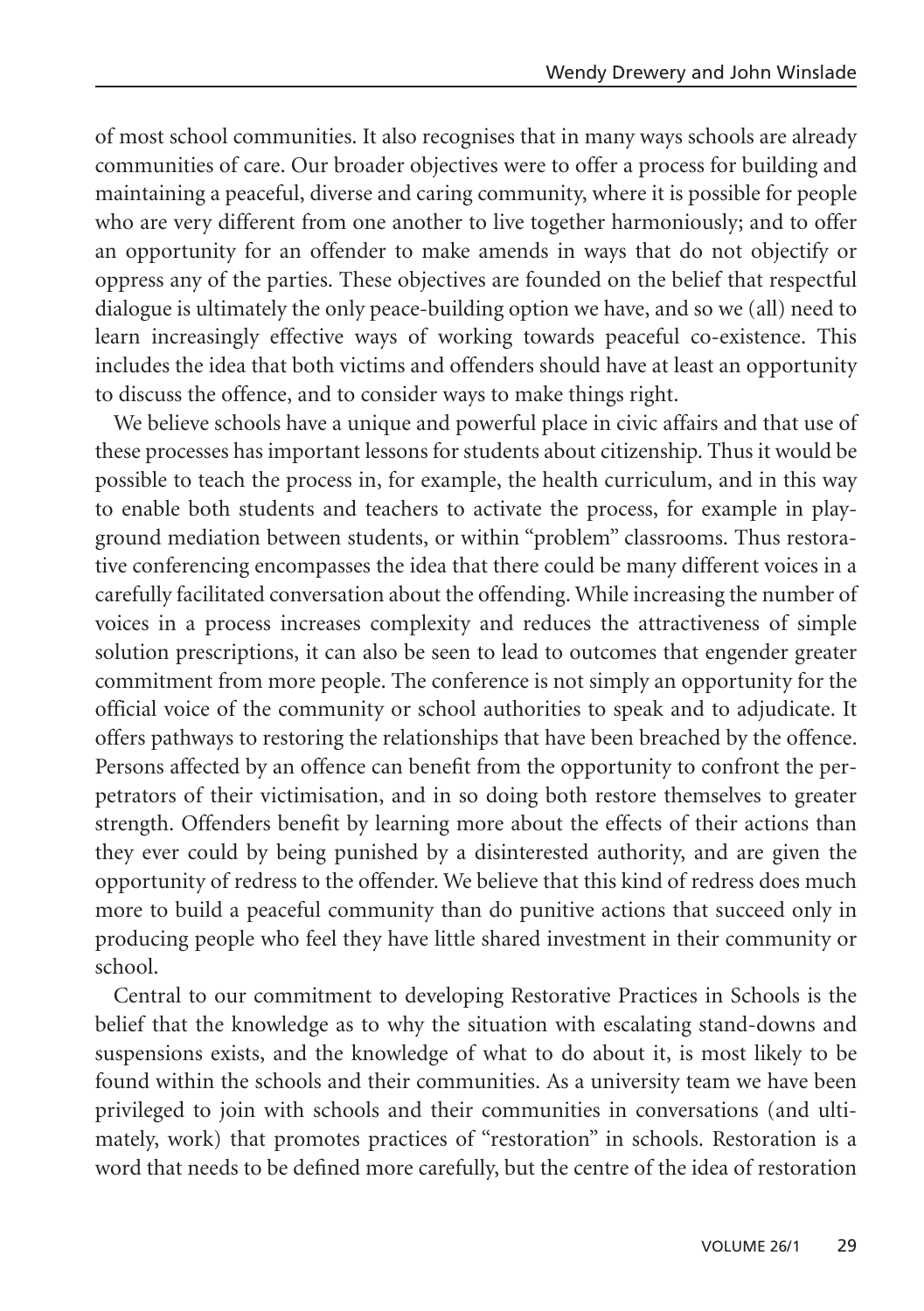is respectful relationship. In schools, it is about relationships between people associated with schools, whoever they may be, including whanau, parents, teachers, students, senior management, Board of Trustees members, kaumatua, the local marae komiti, and all people in the community of care around the school.

Embracing restorative principles, in the end, changes the ways in which we think about conflict and difference. Ours is a developmental approach which is founded in the notion that an interest in restoration implies something about how we all prefer to get along together. "Common sense" understandings of community tend to be based on the idea that if we belong together we must be like each other. We are unashamed in drawing attention to the fact that, if we want to be able to live and work together as a diverse community, accepting that becoming increasingly like one another is not an option, then there is little other choice than to learn how to develop and maintain dialogues that enable differences to be talked through in ongoing and re-cyclical ways. For our schools to embrace such ways of relating could herald a massive revolution, not just in disciplinary practices, but in the ways we all interact generally as communities. Restorative practices are about respectful relationship in the face of diversity and the inevitable difficulties that go with it. Their introduction could have important and far-reaching implications for the practice of education, signalling a shift from the certainty of being right to the uncertainties of the respectful management of diverse viewpoints. It is, of course, possible to treat restorative justice solely as a disciplinary measure when things have already gone wrong, but this would be to miss its real promise.

#### References

- Adair, V. & Dixon, R. (2000). *Evaluation of the restorative conferencing pilot project: Report to the Ministry of Education*. Auckland: Auckland Uniservices Ltd.
- Brown, B.J. (Ed.) (1993). *The Youth Court in New Zealand: A new model of justice.* Wellington: Legal Research Foundation.
- Gerritsen, J. (2001). Holding different conversations: A restorative justice approach to school discipline. *Education Gazette, 80* (4).
- Hakiaha, M. (1997). Resolving conflict from a Maori perspective. *Social Work Review, 8* (4): 12–14.
- Hayden, A. (2001). *Restorative conferencing manual of Aotearoa New Zealand*. Wellington: Department for Courts.
- Hermansson, G. (1990). It won't be long: Counselling and guidance poised for the nineties. In J. Small & T. Ambrose (Eds), *Counselling and guidance towards the nineties*, pp. 162–73. Palmerston North: New Zealand Counselling and Guidance Association.

Hyndman, M., Thorsborne, M. & Wood, S. (1996). *Community accountability conferencing*. Trial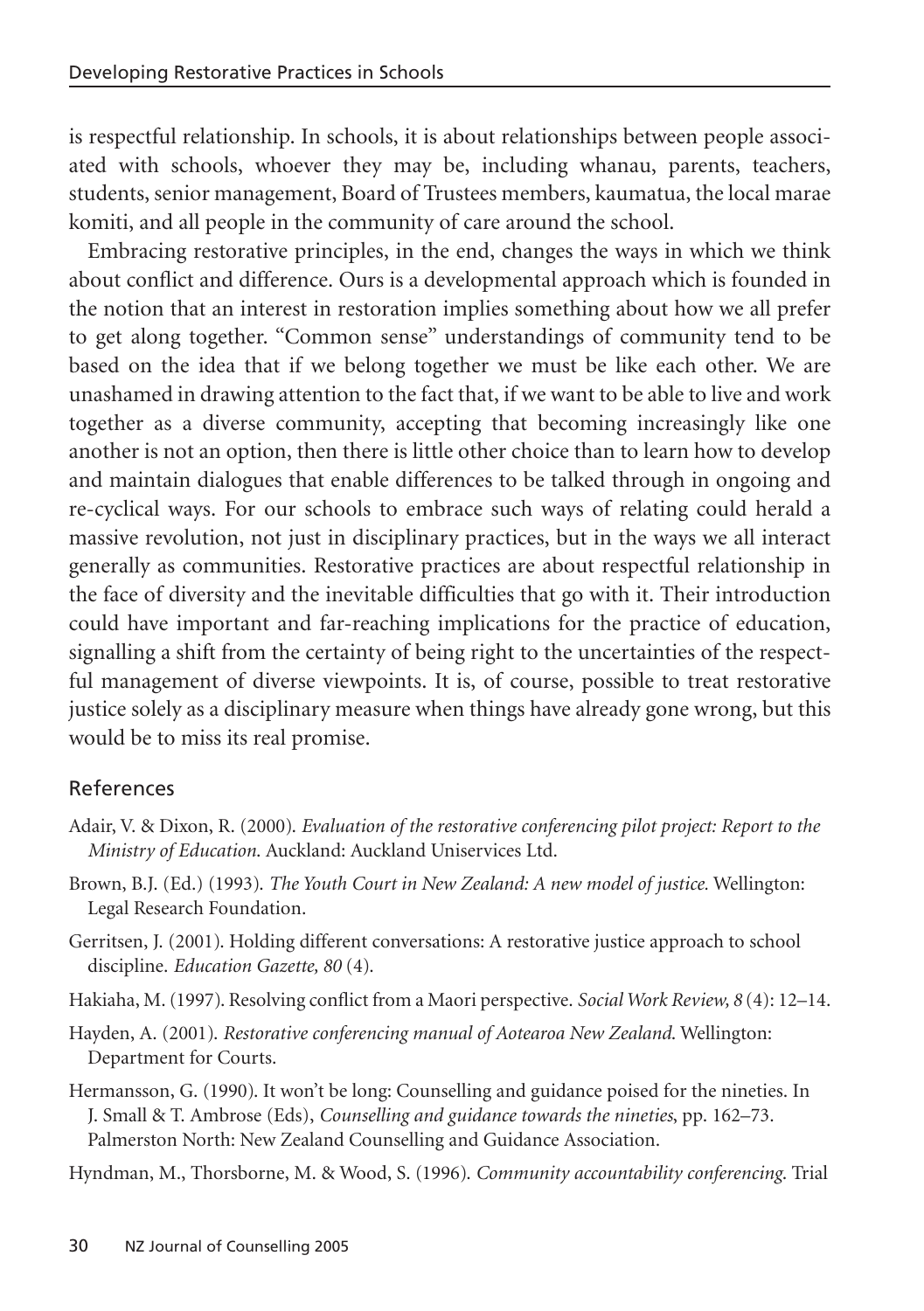report for the Queensland Department of Education, Brisbane, Australia.

- International Institute for Restorative Practices (2003). *Building a global alliance for restorative practices and family empowerment: Conference report*. Retrieved from website 4 April 2004: www.iirp.org/pages/n103/n103.html
- Jenkins, A. (1990). *Invitations to responsibility*. Adelaide: Dulwich Centre Publications.
- Karp, D. & Walther, L. (2001). Community reparative boards: Theory and practice. In G. Bazemore & M. Schiff (Eds), *Restorative community justice: Cultivating common ground for victims, communities and offenders*. Cincinatti, OH: Anderson.
- Macfarlane, A.H. (2000). The value of Maori ecologies in Special Education. In D. Fraser, R. Moltzen & K. Ryba (Eds), *Learners with special needs*, pp. 77–98. Palmerston North: Dunmore Press.
- McElrea, F.W.M. (1996). Education, discipline and restorative justice. *Butterworths Family Law Journal, 2* (4): 91–94.
- Ministry of Education (2003). *A report on stand-downs, suspensions, exclusions and expulsions*. Wellington: Author.
- Mirsky, L. (2003). *Family group conferencing worldwide: Parts one, two and three.* International Institute for Restorative Practices. Retrieved from website 20 February 2004: www.iirp.org.
- Morris, A. & Maxwell, G. (1998). Restorative justice in New Zealand: Family group conferences as a case study. *Western Criminology Review, 1* (1): 1–18.
- Morris, A. & Maxwell, G. (Eds) (2001). *Restorative justice for juveniles: Conferencing, mediation and circles.* Oxford: Hart Publishing.
- Nash, J. (2004). Restorative justice and restorative conferencing: Engaging youth, families and communities in resolutions. Paper presented at the Association for Dispute Resolution Northern California Annual Conference, San Francisco, 13 March.
- Restorative Practices Development Team (2004). *Restorative practices in schools: A resource.* Hamilton: School of Education, University of Waikato.
- Stuart, B. (1997). Sentencing circles: Making "real differences". In J. Macfarlane (Ed.), *Rethinking disputes: The mediation alternative*, pp. 201–232. London: Cavendish Publishing.
- Thorsborne, M. (1999). Community conferencing in schools. In A. Morris & G. Maxwell (Eds), *Youth justice in focus*. Wellington: Institute of Criminology.
- Toews, B. & Zehr, H. (2003). Ways of knowing for a restorative world view. In H.-J. Kerner (Ed.), *Restorative justice in context: International practice and directions*, pp. 257–71. Devon: Willan.
- Umbreit, M. (1988). Mediation of victim offender conflict. *Journal of Dispute Resolution, 85*: 85–105.
- United Nations Economic & Social Council (2000). *Basic principles on the use of restorative justice programmes in criminal matters.* New York: United Nations (Retrieved 20 February 2004 from www.restorativejustice.org/rj3/UNdocuments/UNDecBasicPrinciplesofRJ.html).